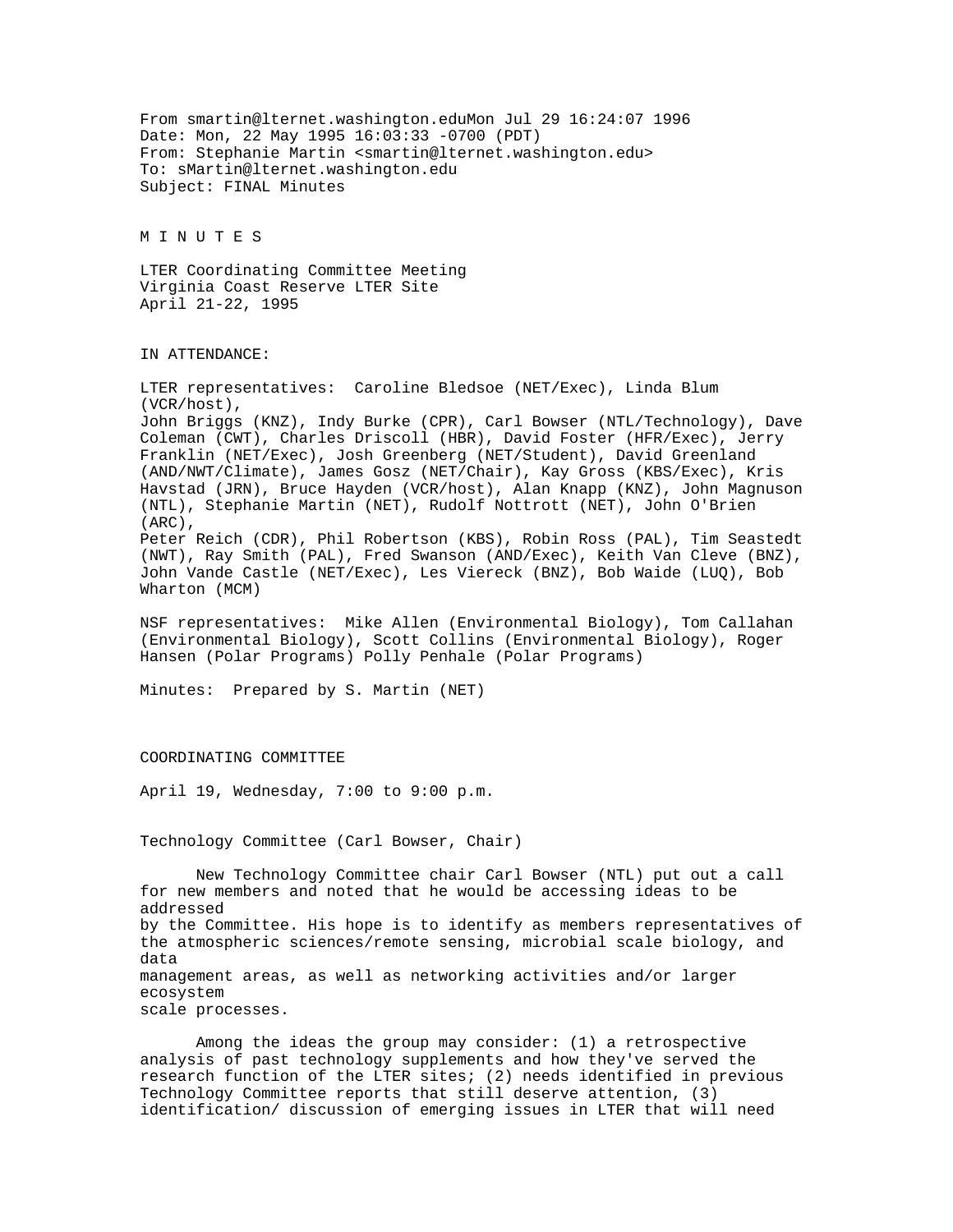technological support, (4) recommendations about site-level needs (in cooperation with a similar effort underway by the Data Managers group) and identification of larger-scale shared facility needs (genetics, isotopes, etc.), and (5) appendices documenting site status, prior support, etc.

LTER Workshops (Jim Gosz)

Jim Gosz and Jerry Franklin noted that, with the reduced budget for the Network Office over the next two years, the workshop priorities decided at the Coweeta meeting last fall would need to be revisited. Funds designated for workshops in the present two-year budget total \$20,000 in Year I (1995) and \$50,000 in Year II (1996), considerably less than the annual amounts proposed in the six-year Cooperative Agreement budget.

Representatives were asked to consider priorities and note where they might be able to take advantage of meetings to attach workshops and cut costs. Among the topics proposed at or since last meeting were:

- Animal/Nutrient Patch Phenomena (Frost/NTL)
- Biodiversity (Waide/LUQ)
- Effect of Snow Ice on Habitats & Ecosystems (Ross/PAL)
- EMAP-Indicators
- Food Web Dynamics (Ross/PAL and Meyer/CWT, et al.)
- Hydrologic "Plumbing" of LTER Sites (Grant/AND)
- LIDET (Harmon/AND funded through other sources)
- Medical Aspects of Emerging Diseases& Environmental

Data (Parmenter/SEV)

- Regional Biochemical Characteristics of Watersheds

(Meyer/CWT & others)

- Soils Standardization (Robertson/KBS)
- Other Standardizations (common measurements and questions)
- Trace Gas (Mosier/CPR)
- X-Roots (Bledsoe/NET & Hastings/MCM-other sources)

ACTION: A motion was advanced and seconded to continue to follow a theme of standardization in selecting topics for Network Office-supported workshops.

ACTION: After discussion, there was confirming support for the soils workshop, for which development of standards for data management are already in process, and the biodiversity workshop, which will be an attachment to the Fall 1995 LTER/CC meeting at Cedar Creek LTER.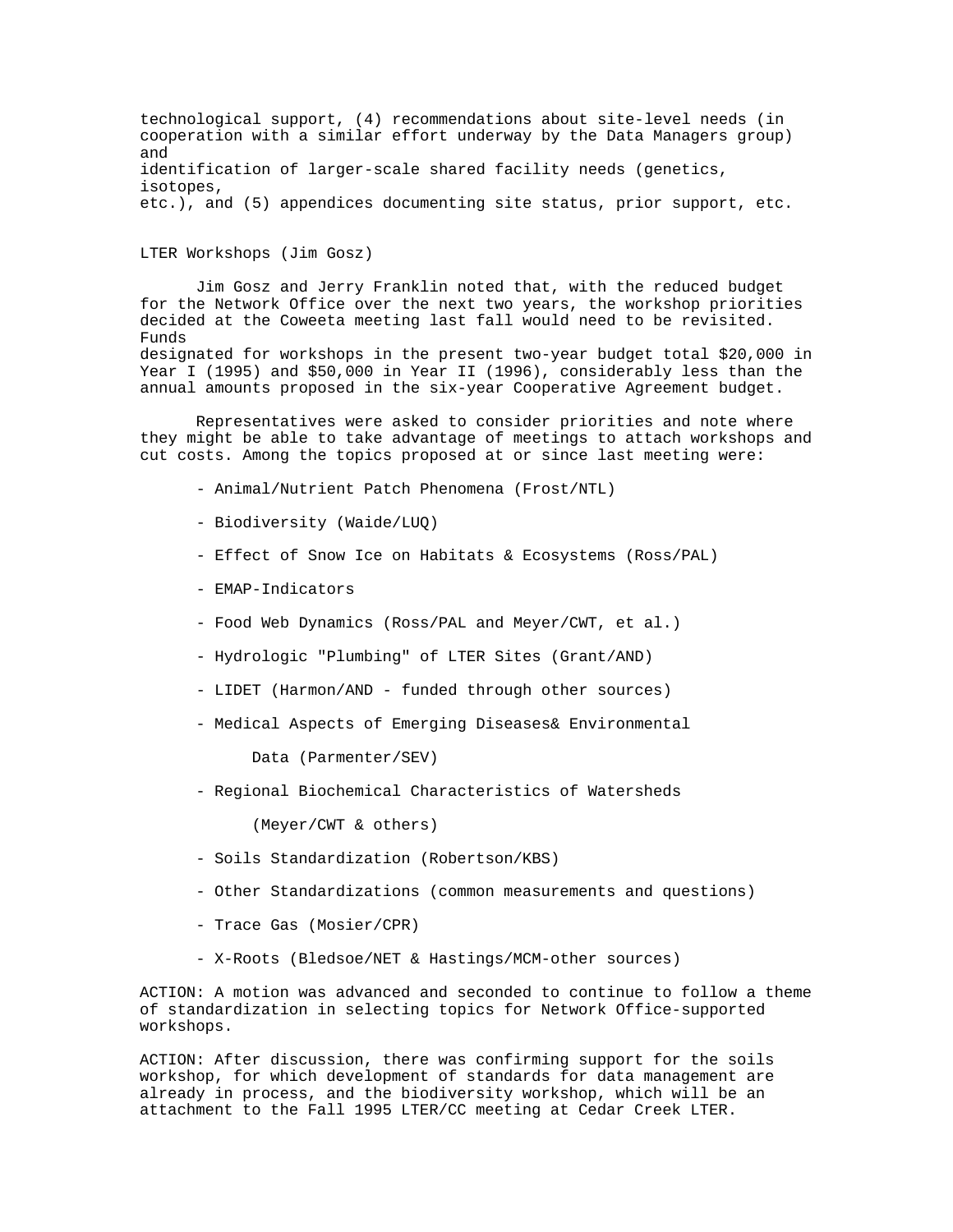Bob Waide recommended inviting representatives of the Smithsonian Institution sites for the biodiversity workshop if the CDR has room, and meeting participants agreed. John Magnuson said that such a random approach to workshop topic selection was problematic, and asked that the group consider developing a peer review strategy and a strategic focus. After brief discussion, it was agreed that this task would be added to the agenda for the next day's meeting. Kay Gross added that developing a link to NSF's Systematics and Collections in seeking workshop funds would strengthen the NSF "cluster" concept, and Mike Allen concurred. Indy Burke noted that the new Synthesis Center provided an opportunity to compete for workshop funds (the Center advisory board was to hold its initial meeting May 1, with the RFP to be ready by the August Ecological Society of America meeting).

April 20, Thursday, 8:30 a.m. to 5:00 p.m.

NSF Report/Funding Projections (Mike Allen)

The Office of Management and Budget is not allowing incremental increases, which means that LTER will need to operate on a flat budget through the year 2000. All divisions have also been asked to consider what

adjustments they would make if it became necessary to operate under a 20 percent reduction. A possible \$560,000 would likely be the maximum available per site. The only other alternative would be to begin eliminating sites. In the present budget climate, the Division can follow

one of two strategies: (1) retrench and take an extremely conservative approach, or (2) try to position itself to respond to new opportunities that may arise into the next decade.

NSF is committed to maintaining the site augmentations; although the funds don't presently exist, DEB has been authorized to "scrounge" for them. This aspect of the program is viewed as a long-term experiment, and the initial sites will need to demonstrate its value. Allen appealed to other sites to support NTL and CWT to help make the initial effort successful. He reiterated the Division's intention to announce an open competition for the operation of a Network Office.

(At this point, NSF and NET representatives were excused while site representatives discussed approaches to writing a competitive Network Office proposal. Among several models explored was the possibility of the award going to the chairperson's home institution with a major service subcontract to the University of Washington.)

ACTION: It was decided that the Executive Committee would write a proposal for an LTER Network Office. (Subsequently, it was decided that the LTER/EXEC would visit the Network Office June 6-7 to review staff duties and operations preliminary to this task.)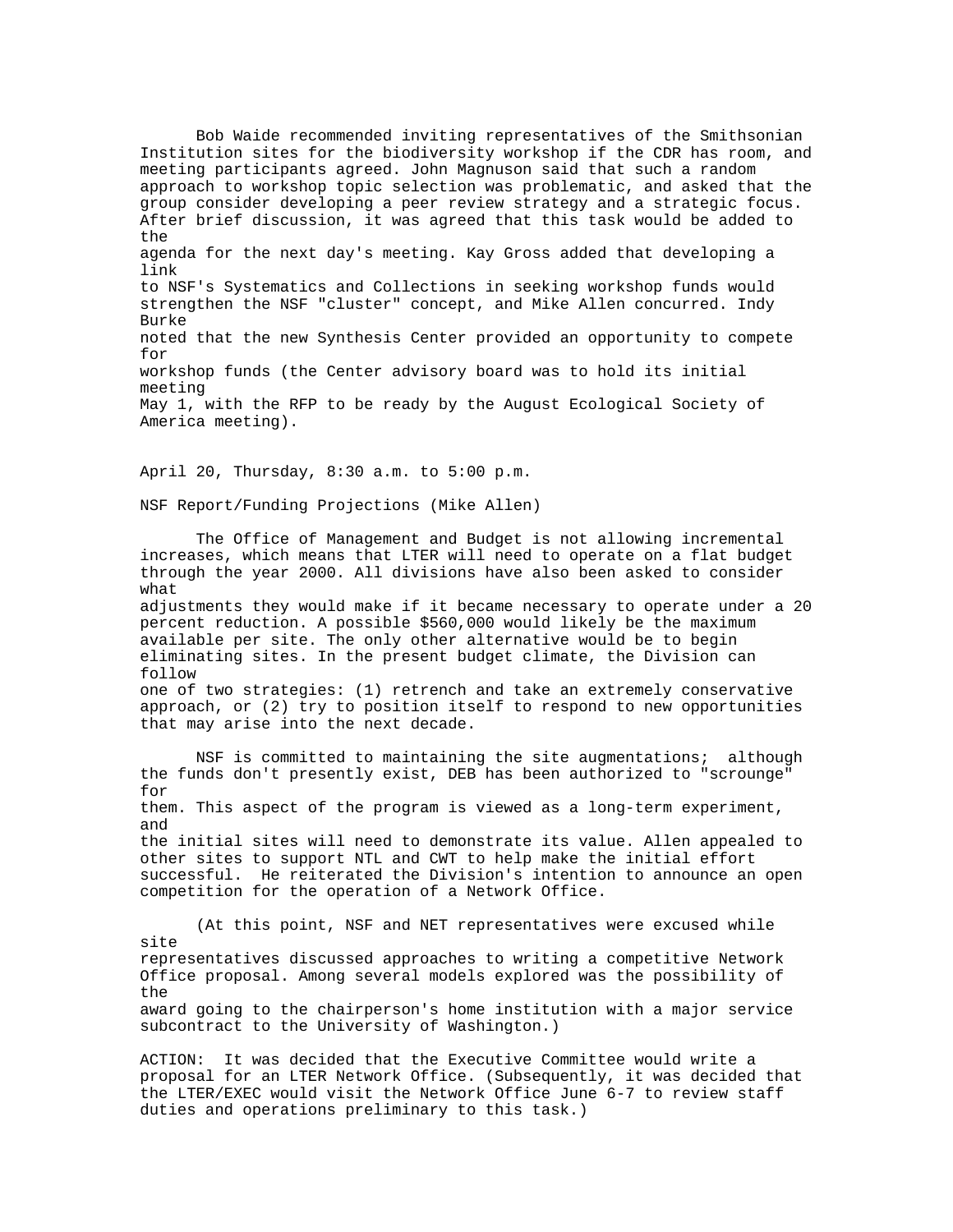# LTER Affiliation (Bob Waide)

At the fall 1994 Coweeta LTER/CC meeting, Bob Waide agreed to develop draft criteria for national and international LTER affiliation.  $H \ominus$ provided a handout containing a series of possible characteristics to consider (including such factors as site size, diversity of disciplines, willingness to provide access to legitimate users, "free" exchange of

data, etc.) if the group chose to move towards a more restrictive definition. After discussion, it was generally agreed that site representatives were not comfortable with validating other sites or networks, despite recent requests for an LTER Network "seal of approval" from Hungarian and Taiwanese scientists with whom LTER has interacted. A looser affiliation based on a common philosophy or way of doing research was deemed more appropriate. It was suggested that since some research groups now charge for data (example: Canadian climatological datasets), perhaps at a bare minimum LTER ought to require of affiliates an equal free exchange of data. There appeared to be general agreement with this idea.

Jim Gosz reported that after the recent ILTER East Asia conference, he was less inclined to pursue defining LTER affiliation restrictively. He reviewed for the group the recommendations and goals developed at the first two ILTER meetings (available on-line at LTERnet.edu via gopher (Under "About LTER") or the Web page (http://lternet.edu), suggesting that they already contained the basis of

an affiliation "policy."

ACTION: Further discussion of LTER affiliation was tabled indefinitely.

International Activities (Jim Gosz)

exchanges (Robert Waide has list).

Chair Jim Gosz reminded representatives that NSF will not fund foreign research (i.e., grant funds to foreign researchers), but that it will fund joint workshops and exchange visits. LTER researchers need to make this distinction very clear to their international research partners

from the outset and reinforce it periodically.

Upcoming and ongoing scientist-to-scientist exchanges: (1) The Prague trip previously announced via e- mail will be June 11-17, 1995. LTER scientist participants have been identified, and efforts are being undertaken to find a data manager who can go (contact Rudolf Nottrott). (2) A supplement request has been sent to International Programs for funds for a trip to Spain and Portugal in September 1995. A potential trip to Mongolia in October 1995 is being explored. (3) A proposal for support for a November 1995 meeting in Mexico has been submitted. (4) Seven

site-specific proposals to do work in Hungary have resulted from initial

Jim Gosz suggested that sources of funds for the Hungarians or other international partners might include the World Bank or bilaterals with the State Department. Bruce Hayden reported that the Hungarians have prepared an electronic personnel directory which will be transferred to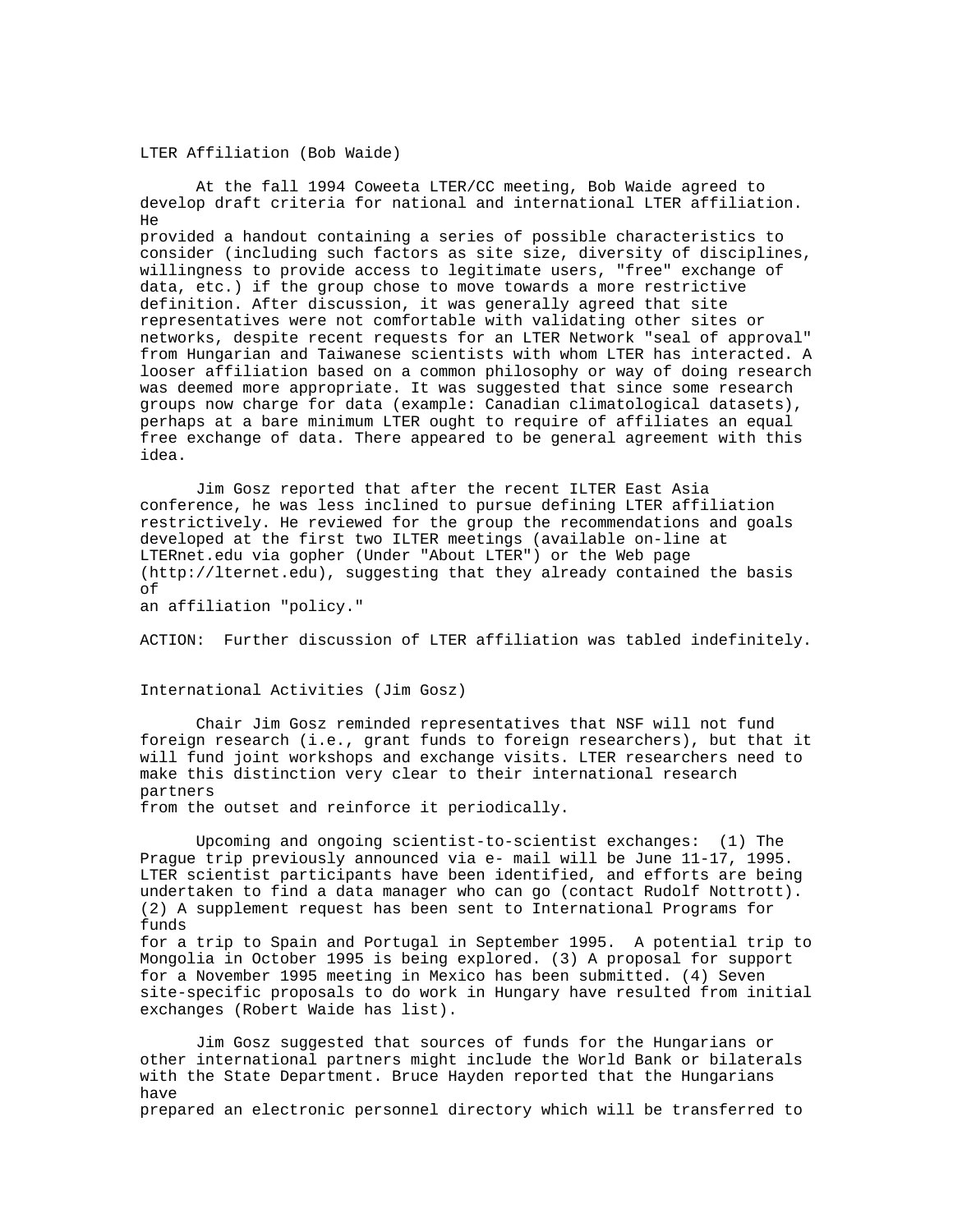the Network Office server following the ILTER Steering Committee meeting in Budapest this summer. Rudolf Nottrott (NET) will attend to assist with Internet connectivity issues.

Workshop Strategy (John Magnuson)

Picking up this dialogue from the previous day's session, John Magnuson noted that short of peer review the sites need some way to determine who should be supported. A strategy or process is needed. Should it be top down or bottom up? Should workshops address the eight to ten overarching hypotheses that sites tend to have in common?

ACTION: It was decided that the Executive Committee would develop a workshop policy for the larger group's review at its June meeting.

1-800 # Issue (Rudolf Nottrott)

Rudolf provided a handout detailing costs and advantages of three options from which sites can choose to solve the problem of how to more economically provide long-distance dial-up to LTERnet. It had previously been reported that the funds designated in the Network Office two-year budget for this service would, at the current rate of site use, be fully expensed by this June. (The complete handout, filename "netoptn.txt", is available online at LTERnet.edu under "Basic Documentation.")

The three options: (1) sites may obtain their own 1-800 numbers via American Sharecom, the company that now provides service to LTERnet through the University of Washington; (2) sites may obtain service via a local "near distance" provider by paying a monthly service charge; or (3) through larger national providers like Compuserve, American On-line or Prodigy (not all of these have full standard dial-up SLIP/PPP access).

ACTION: Sites were asked to select and implement one of the options over the next two months.

Graduate Student Committee (Josh Greenberg)

Scientists Meeting.

Graduate Student Committee Chair Josh Greenberg reported on recent student activities. He has been working with Stephanie in the Network Office to include a student section in the "About LTER" Web page and reorganize the student information available on the LTERnet gopher server. Alison McGill (HFR) will organize a student social at ESA in conjunction with the Long-Term Studies Section event. Josh appealed to PIs to spur students to identify a site representative with whom he can work. Only a few sites have followed through on meeting this goal since the 1993 All

At the last CC meeting, Josh proposed that \$20,000 (\$2,000 each for 10 students) in Network Office funds be made available to students to provide incentive for them to initiate or participate in intersite research. The proposal was approved; however, the six-year NET proposal

was not funded and the current two-year grant doesn't have sufficient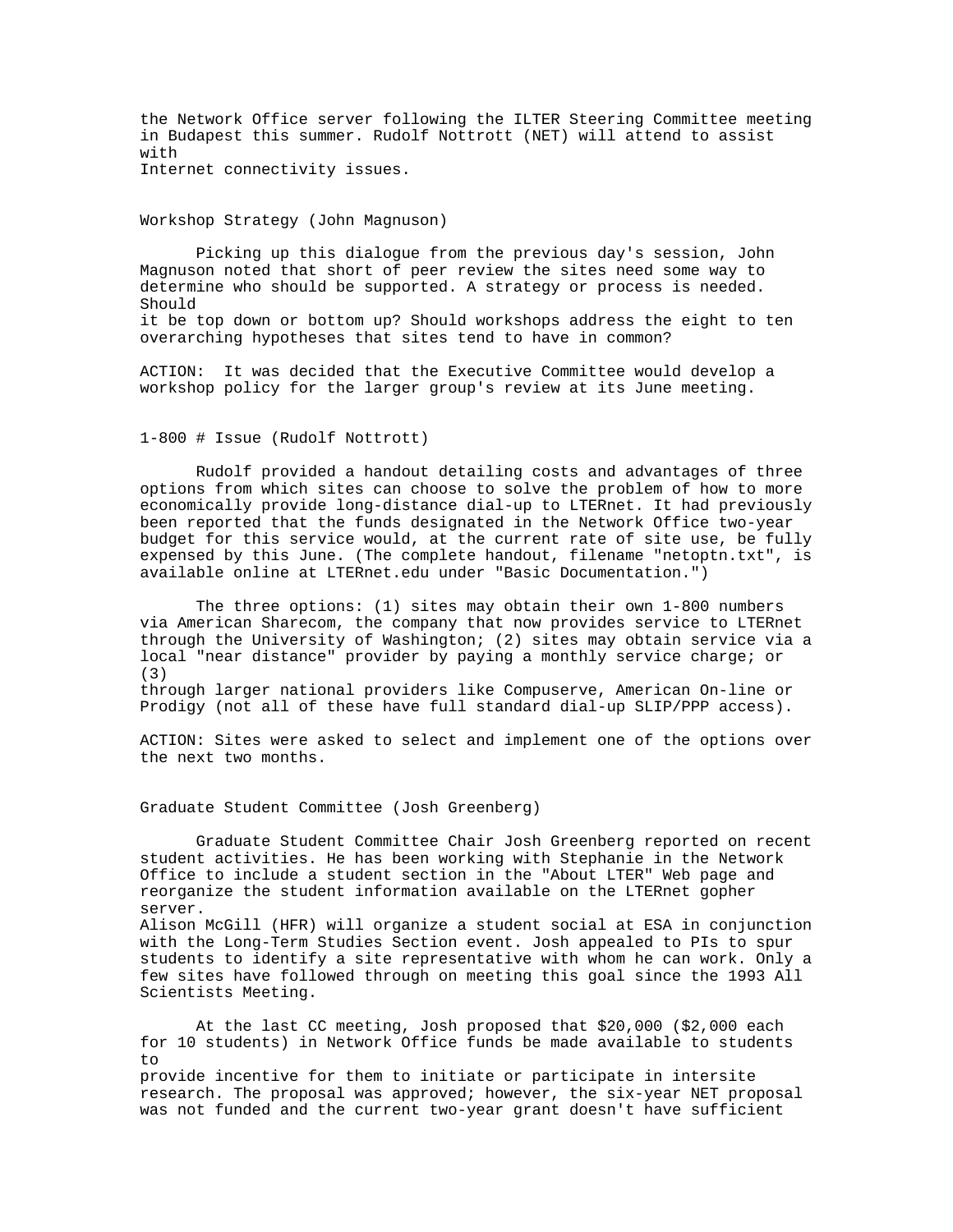funds to follow through. Josh suggested a revised version: As a catalyst to get intersite student projects underway, the Network Office (NET) grant would provide a maximum of \$1,500 per student for three students (\$4,500 total) to travel to another LTER site. Each student request for funds would need to include a budget justification, a letter of support from his/her major professor, a student CV, and five copies of the complete packet. Student requests would be reviewed on merit by Josh (possibly) and selected NET staff.

ACTION: A motion was advanced and seconded to cover participant support from the Network Office budget for three students (\$1,500 each) for travel to do intersite work.

Data Managers Committee (John Briggs)

John Briggs distributed the report of the August 1994 Data Managers workshop in Seattle and noted it is also available online at LTERnet.edu. The outreach-oriented 94 meeting included speakers from outside the Network. As a measure of the interest in LTER data management, organizers reported a 100% acceptance by speakers. The meeting included further discussion on updating the 1988 Minimum Standard Installation (MSI) document to the Recommended Technological Capabilities(RTC), which outlines recommended hardware, personnel, and high-speed access to the Internet. Also discussed were standards for meta data (data on data) draft documents and protocols, spatial data, and mechanisms for data publishing use of collaborative datasets. Briggs appealed to the PIs present to encourage their data managers to attend the annual workshops and be more participative.

#### Publications Committee (Bruce Hayden)

Chair Bruce Hayden reported on the recent survey conducted to identify synthesis publications produced across the Network, from individual articles to site volumes. He handed out a draft compilation and noted that he would work with Stephanie to have it posted on-line at LTERnet.edu for sites to review and make additions and corrections. Yale, Springer-Verlag and Oxford presses have all expressed interest in producing LTER cross-site volumes, including international work.

ACTION: A draft compilation of the LTER synthesis publications list will be posted on-line at LTERnet.edu for sites to review and make additions and corrections.

# Climate Committee (David Greenland)

Chair David Greenland handed out a brief report on the Climate Analysis and Synthesis Project led by Greenland and Tom Kittel, which was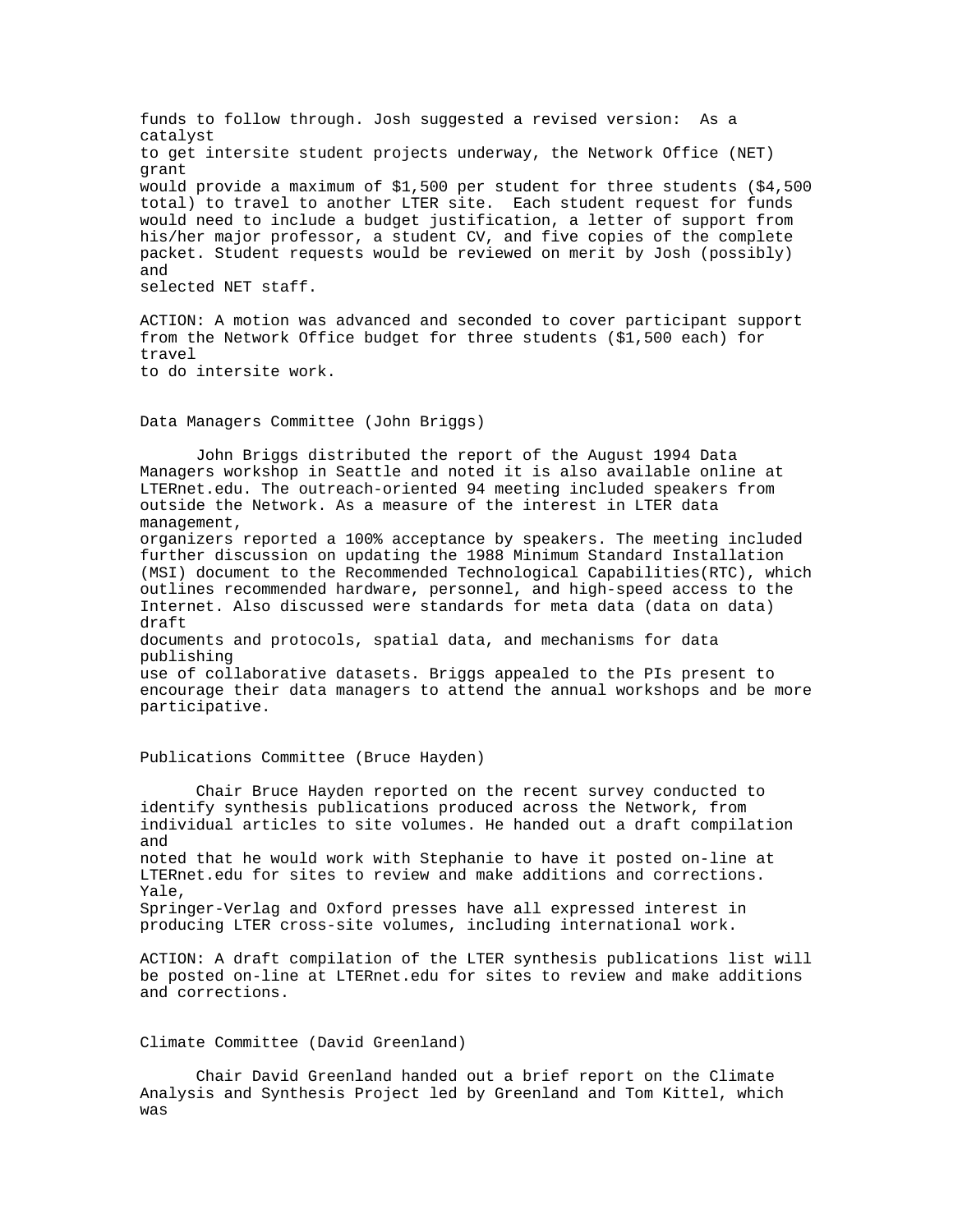described in the report submitted at the last CC meeting. Lynn Rosentrater at the University of Oregon is collecting site data via Internet and is finding that the site gopher and Web servers are not very useful for finding and retrieving data.

Data files are poorly indexed and often buried three or four levels down. There are few documentation files or monthly climate summaries. Most sites that have on-line datasets have chosen to make their daily data available. In one case, monthly summaries are embedded in the daily files, and are unnecessarily complicated to extract. Since files for a given variable are often broken up into individual years, downloading and concatenating files to produce a time series is very time consuming. One of the outcomes of the project will be a dataset of monthly temperature and precipitation for the sites. This data set will reside at the Network Office and should be easier to access than the present data.

Other activities: The El Nino monograph published last fall was received favorably. Fifteen calls from reporters resulted when its existence was noted in the NSF Science News tipsheet, and several e-mail requests for the document were received. Doug Schaefer (LUQ) is continuing work on a review of climate work undertaken across the Network. Over the past six months, the Committee has responded to a number of requests from the sites, the Network Office, and individuals and institutions, including the National Climate Data Center and the Czech Academy of Sciences.

Core Areas (Kay Gross)

At Jim Gosz' request, Kay Gross conducted a review of the five LTER core areas and site activity in each across the Network. Using the 1991 site directory and some more recent site proposal summaries, she found activity in disturbance, nutrient cycling, trophic structure and population processes, foodwebs, community structure, biodiversity and controls on NPP and SOM (though these were less obvious). She considered what ideas can be generalized across ecosystems and what key hypotheses might apply across sites. Were there, say, three hypotheses that could be

addressed by all sites in a non- trivial manner? Do existing hypotheses allow cross-site analyses?

Key ideas included: scaling, complexity, gradients, habitat interfaces, and variability/heterogeneity

Hypotheses sorted out in terms of: controls on biodiversity (productivity, history, landscape), trophic interactions, and foodwebs

Discussion included consideration of whether the current core areas were hampering or helping the research, whether the current set should be added to or changed, whether there is a good "match-up" between core areas and the core datasets catalog (how do outputs match to core